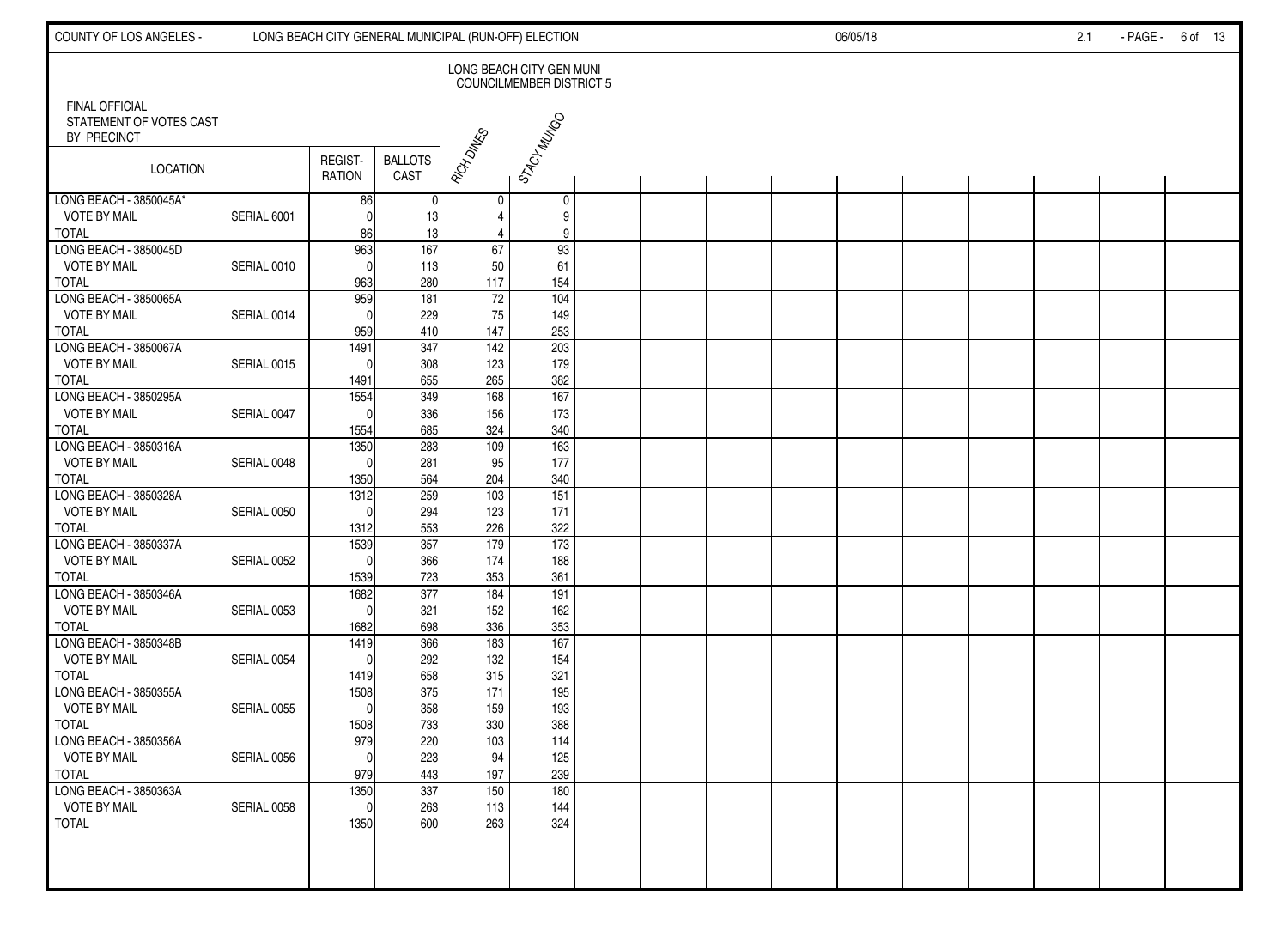| COUNTY OF LOS ANGELES -                                         |             |                              |                        | LONG BEACH CITY GENERAL MUNICIPAL (RUN-OFF) ELECTION |                                                             | 06/05/18 |  |  |  |  | $2.2\phantom{0}$ | -PAGE - 7 of 13 |  |
|-----------------------------------------------------------------|-------------|------------------------------|------------------------|------------------------------------------------------|-------------------------------------------------------------|----------|--|--|--|--|------------------|-----------------|--|
|                                                                 |             |                              |                        |                                                      | LONG BEACH CITY GEN MUNI<br><b>COUNCILMEMBER DISTRICT 5</b> |          |  |  |  |  |                  |                 |  |
| <b>FINAL OFFICIAL</b><br>STATEMENT OF VOTES CAST<br>BY PRECINCT |             |                              |                        |                                                      | STACY MUNGO                                                 |          |  |  |  |  |                  |                 |  |
| <b>LOCATION</b>                                                 |             | REGIST-<br><b>RATION</b>     | <b>BALLOTS</b><br>CAST | RICH DINES                                           |                                                             |          |  |  |  |  |                  |                 |  |
| LONG BEACH - 3850366C<br><b>VOTE BY MAIL</b><br><b>TOTAL</b>    | SERIAL 0060 | 1252<br>C<br>1252            | 327<br>231<br>558      | 150<br>101<br>251                                    | 168<br>121<br>289                                           |          |  |  |  |  |                  |                 |  |
| LONG BEACH - 3850367A<br><b>VOTE BY MAIL</b><br><b>TOTAL</b>    | SERIAL 0061 | 998<br>$\mathsf{C}$<br>998   | 203<br>188<br>391      | 84<br>85<br>169                                      | $\frac{117}{117}$<br>100<br>217                             |          |  |  |  |  |                  |                 |  |
| LONG BEACH - 3850371A<br><b>VOTE BY MAIL</b>                    | SERIAL 0063 | 1824<br>C                    | 375<br>345             | $\frac{1}{30}$<br>144                                | 233<br>197                                                  |          |  |  |  |  |                  |                 |  |
| <b>TOTAL</b><br>LONG BEACH - 3850372A<br><b>VOTE BY MAIL</b>    | SERIAL 0064 | 1824<br>1457<br>C            | 720<br>396<br>259      | 274<br>211<br>129                                    | 430<br>164<br>128                                           |          |  |  |  |  |                  |                 |  |
| <b>TOTAL</b><br>LONG BEACH - 3850373A<br>VOTE BY MAIL           | SERIAL 0065 | 1457<br>1209<br>$\mathsf{C}$ | 655<br>278<br>228      | 340<br>157<br>127                                    | 292<br>$\frac{114}{114}$<br>97                              |          |  |  |  |  |                  |                 |  |
| <b>TOTAL</b><br>LONG BEACH - 3850374A<br><b>VOTE BY MAIL</b>    | SERIAL 0066 | 1209<br>1444<br>$\mathsf{C}$ | 506<br>284<br>289      | 284<br>163<br>155                                    | 211<br>119<br>129                                           |          |  |  |  |  |                  |                 |  |
| <b>TOTAL</b><br>LONG BEACH - 3850378A                           |             | 1444<br>1255<br>C            | 573<br>245             | 318<br>114                                           | 248<br>127                                                  |          |  |  |  |  |                  |                 |  |
| <b>VOTE BY MAIL</b><br><b>TOTAL</b><br>LONG BEACH - 3850447A    | SERIAL 0067 | 1255<br>1606                 | 191<br>436<br>374      | 74<br>188<br>128                                     | 111<br>238<br>233                                           |          |  |  |  |  |                  |                 |  |
| <b>VOTE BY MAIL</b><br><b>TOTAL</b><br>LONG BEACH - 3850539A    | SERIAL 0071 | $\Omega$<br>1606<br>1507     | 356<br>730<br>356      | 95<br>223<br>152                                     | 256<br>489<br>189                                           |          |  |  |  |  |                  |                 |  |
| <b>VOTE BY MAIL</b><br><b>TOTAL</b>                             | SERIAL 0074 | C<br>1507                    | 316<br>672             | 138<br>290                                           | 175<br>364<br>$\frac{142}{2}$                               |          |  |  |  |  |                  |                 |  |
| LONG BEACH - 3850632A<br><b>VOTE BY MAIL</b><br><b>TOTAL</b>    | SERIAL 0089 | 1293<br>$\sqrt{ }$<br>1293   | 303<br>265<br>568      | 152<br>118<br>270                                    | 142<br>284                                                  |          |  |  |  |  |                  |                 |  |
| LONG BEACH - 3850636A<br><b>VOTE BY MAIL</b><br>TOTAL           | SERIAL 0090 | 1429<br>$\sqrt{ }$<br>1429   | 329<br>265<br>594      | 143<br>120<br>263                                    | 178<br>138<br>316                                           |          |  |  |  |  |                  |                 |  |
| LONG BEACH - 3850637D<br><b>VOTE BY MAIL</b><br><b>TOTAL</b>    | SERIAL 0091 | 928<br>-01<br>928            | 228<br>158<br>386      | 103<br>62<br>165                                     | 115<br>87<br>202                                            |          |  |  |  |  |                  |                 |  |
| LONG BEACH - 3850639A<br><b>VOTE BY MAIL</b><br><b>TOTAL</b>    | SERIAL 0092 | 1488<br>$\Omega$<br>1488     | 355<br>307<br>662      | 165<br>137<br>302                                    | 176<br>160<br>336                                           |          |  |  |  |  |                  |                 |  |
|                                                                 |             |                              |                        |                                                      |                                                             |          |  |  |  |  |                  |                 |  |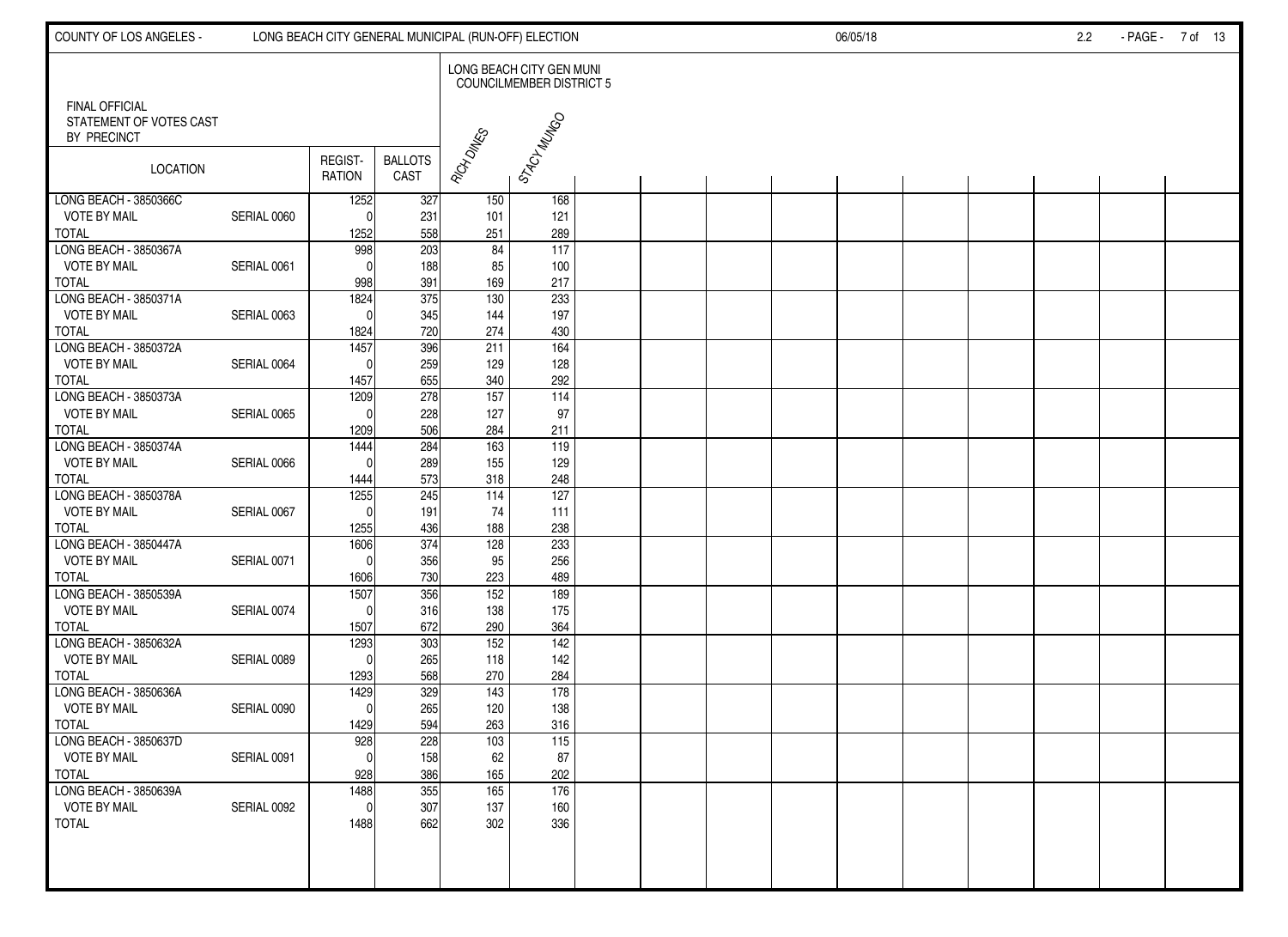| COUNTY OF LOS ANGELES -                                            |             |                          |                        | LONG BEACH CITY GENERAL MUNICIPAL (RUN-OFF) ELECTION |                                                             |  |  | 06/05/18 |  | 2.3 | - PAGE - 8 of 13 |  |
|--------------------------------------------------------------------|-------------|--------------------------|------------------------|------------------------------------------------------|-------------------------------------------------------------|--|--|----------|--|-----|------------------|--|
|                                                                    |             |                          |                        |                                                      | LONG BEACH CITY GEN MUNI<br><b>COUNCILMEMBER DISTRICT 5</b> |  |  |          |  |     |                  |  |
| <b>FINAL OFFICIAL</b><br>STATEMENT OF VOTES CAST<br>BY PRECINCT    |             |                          |                        |                                                      | STACY MAIGO                                                 |  |  |          |  |     |                  |  |
| <b>LOCATION</b>                                                    |             | REGIST-<br><b>RATION</b> | <b>BALLOTS</b><br>CAST | RICH DINES                                           |                                                             |  |  |          |  |     |                  |  |
| LONG BEACH - 3850648A<br><b>VOTE BY MAIL</b><br><b>TOTAL</b>       | SERIAL 0093 | 1489<br>$\Omega$<br>1489 | 360<br>311<br>671      | 123<br>75<br>198                                     | 230<br>232<br>462                                           |  |  |          |  |     |                  |  |
| LONG BEACH - 3850650A<br><b>VOTE BY MAIL</b><br><b>TOTAL</b>       | SERIAL 0094 | 877<br>$\Omega$<br>877   | 146<br>196<br>342      | 39<br>64<br>103                                      | 96<br>129<br>225                                            |  |  |          |  |     |                  |  |
| BALLOT GROUP 301 - 9990301A<br><b>VOTE BY MAIL</b><br><b>TOTAL</b> | SERIAL 8301 | $\Omega$                 |                        | $\mathbf 0$<br>1                                     | $\mathbf 0$<br>$\mathbf{1}$<br>$\mathbf{1}$                 |  |  |          |  |     |                  |  |
|                                                                    |             |                          |                        |                                                      |                                                             |  |  |          |  |     |                  |  |
|                                                                    |             |                          |                        |                                                      |                                                             |  |  |          |  |     |                  |  |
|                                                                    |             |                          |                        |                                                      |                                                             |  |  |          |  |     |                  |  |
|                                                                    |             |                          |                        |                                                      |                                                             |  |  |          |  |     |                  |  |
|                                                                    |             |                          |                        |                                                      |                                                             |  |  |          |  |     |                  |  |
|                                                                    |             |                          |                        |                                                      |                                                             |  |  |          |  |     |                  |  |
|                                                                    |             |                          |                        |                                                      |                                                             |  |  |          |  |     |                  |  |
|                                                                    |             |                          |                        |                                                      |                                                             |  |  |          |  |     |                  |  |
|                                                                    |             |                          |                        |                                                      |                                                             |  |  |          |  |     |                  |  |
|                                                                    |             |                          |                        |                                                      |                                                             |  |  |          |  |     |                  |  |
|                                                                    |             |                          |                        |                                                      |                                                             |  |  |          |  |     |                  |  |
|                                                                    |             |                          |                        |                                                      |                                                             |  |  |          |  |     |                  |  |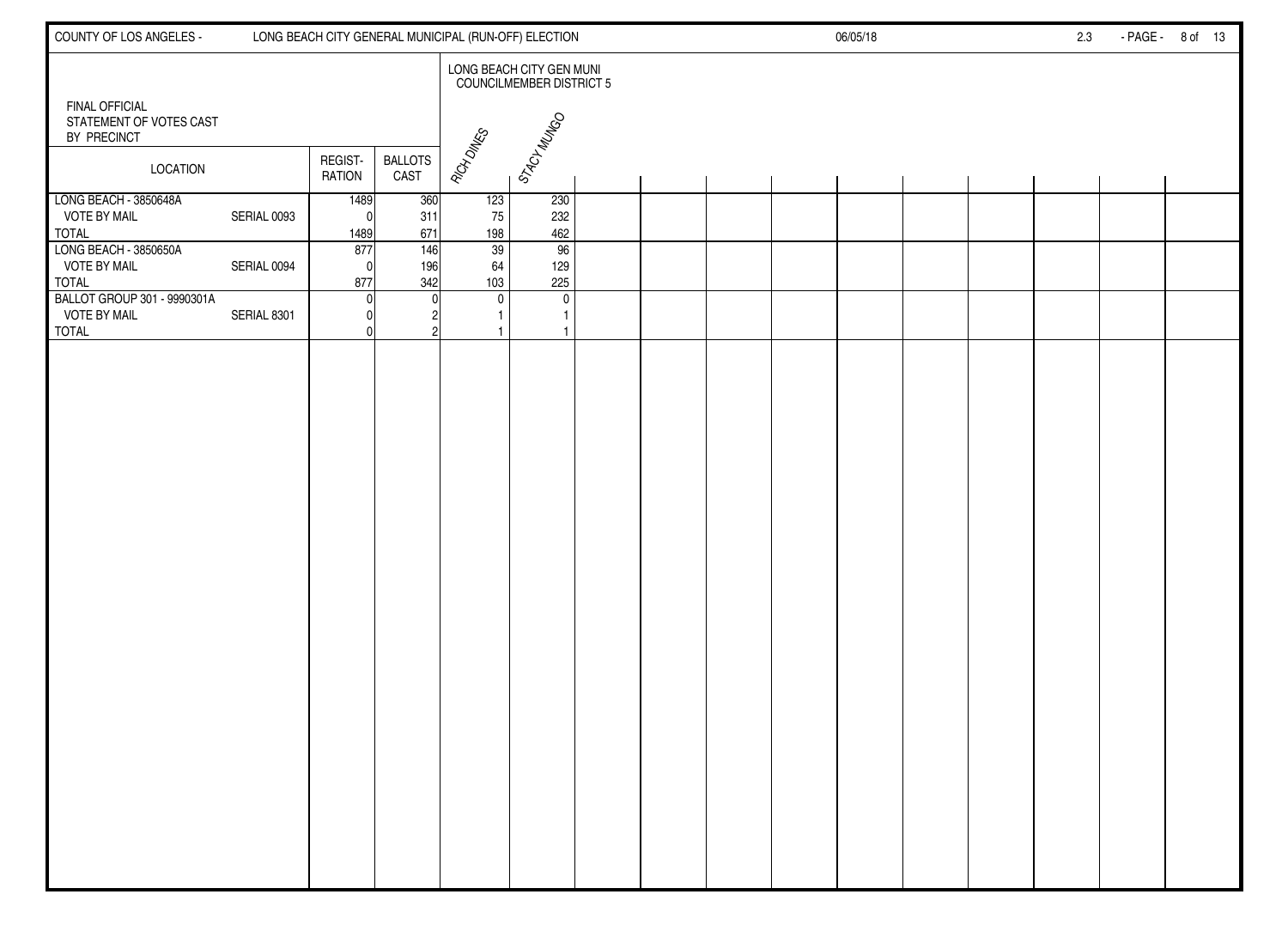| COUNTY OF LOS ANGELES -                                         | LONG BEACH CITY GENERAL MUNICIPAL (RUN-OFF) ELECTION |                                                             |  | 06/05/18 | 2.4 | - PAGE - 9 of 13 |
|-----------------------------------------------------------------|------------------------------------------------------|-------------------------------------------------------------|--|----------|-----|------------------|
|                                                                 |                                                      | LONG BEACH CITY GEN MUNI<br><b>COUNCILMEMBER DISTRICT 5</b> |  |          |     |                  |
| <b>FINAL OFFICIAL</b><br>STATEMENT OF VOTES CAST<br>BY PRECINCT |                                                      | STACY MUNGO                                                 |  |          |     |                  |
| <b>LOCATION</b>                                                 | <b>BALLOTS</b><br>REGIST-<br>CAST<br><b>RATION</b>   | RICH DINES                                                  |  |          |     |                  |
| <b>PRECINCT TOTAL</b><br><b>VBM TOTAL</b><br><b>GROUP TOTAL</b> | 36248<br>8177<br>7302                                | 3645<br>4302<br>3074<br>4087                                |  |          |     |                  |
| <b>GRAND TOTAL</b>                                              | 36248<br>15481                                       | 6720<br>8390                                                |  |          |     |                  |
|                                                                 |                                                      |                                                             |  |          |     |                  |
|                                                                 |                                                      |                                                             |  |          |     |                  |
|                                                                 |                                                      |                                                             |  |          |     |                  |
|                                                                 |                                                      |                                                             |  |          |     |                  |
|                                                                 |                                                      |                                                             |  |          |     |                  |
|                                                                 |                                                      |                                                             |  |          |     |                  |
|                                                                 |                                                      |                                                             |  |          |     |                  |
|                                                                 |                                                      |                                                             |  |          |     |                  |
|                                                                 |                                                      |                                                             |  |          |     |                  |
|                                                                 |                                                      |                                                             |  |          |     |                  |
|                                                                 |                                                      |                                                             |  |          |     |                  |
|                                                                 |                                                      |                                                             |  |          |     |                  |
|                                                                 |                                                      |                                                             |  |          |     |                  |
|                                                                 |                                                      |                                                             |  |          |     |                  |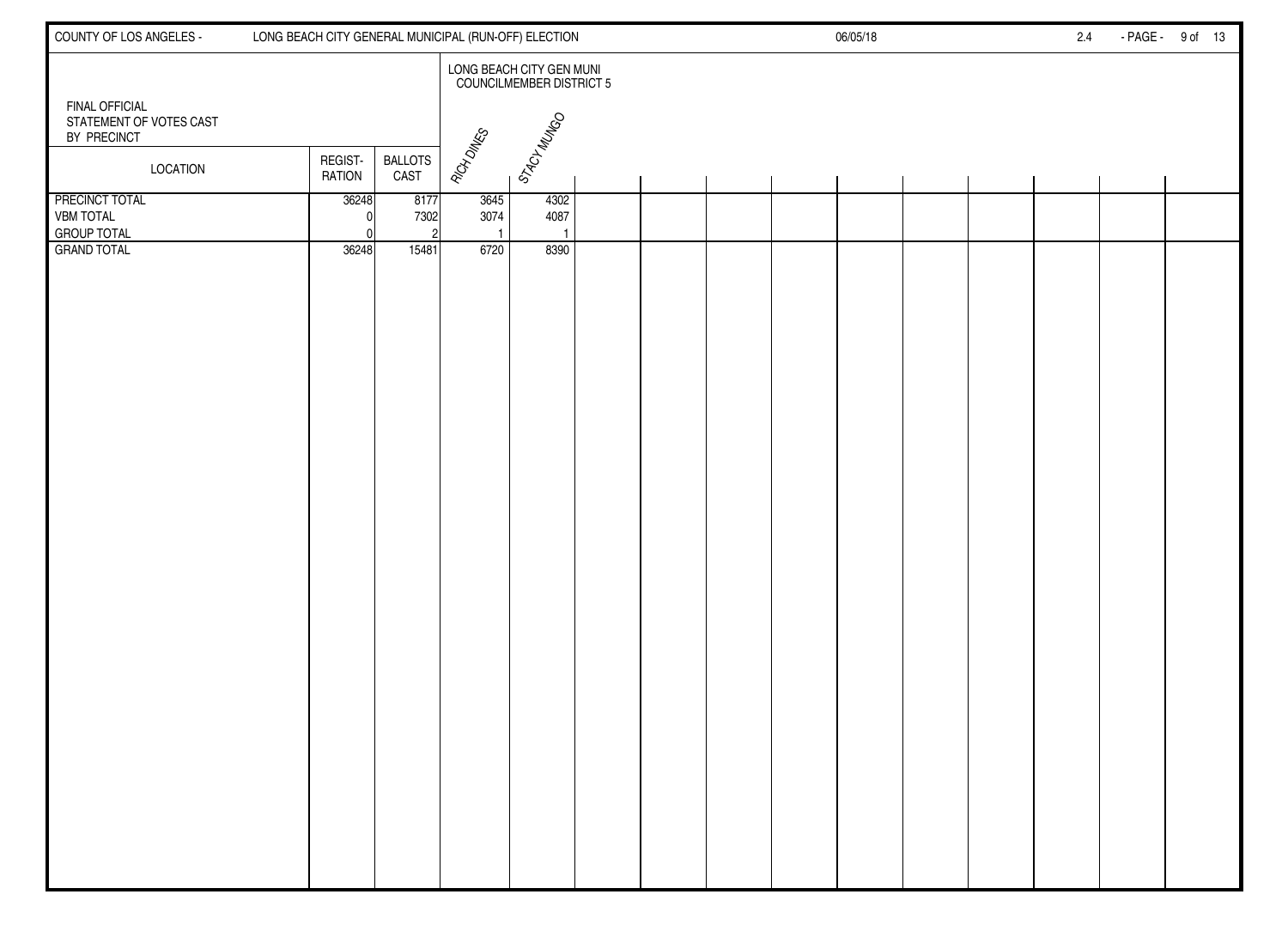| COUNTY OF LOS ANGELES -                                         |             |                          |                        | LONG BEACH CITY GENERAL MUNICIPAL (RUN-OFF) ELECTION |                                                      | 06/05/18 |  |  |  |  | 3.1 | - PAGE - 10 of 13 |  |
|-----------------------------------------------------------------|-------------|--------------------------|------------------------|------------------------------------------------------|------------------------------------------------------|----------|--|--|--|--|-----|-------------------|--|
|                                                                 |             |                          |                        |                                                      | LONG BEACH CITY GEN MUNI<br>COUNCILMEMBER DISTRICT 7 |          |  |  |  |  |     |                   |  |
| <b>FINAL OFFICIAL</b><br>STATEMENT OF VOTES CAST<br>BY PRECINCT |             |                          |                        | Rogenzo Unguesi                                      | JARED MILADO                                         |          |  |  |  |  |     |                   |  |
| <b>LOCATION</b>                                                 |             | REGIST-<br><b>RATION</b> | <b>BALLOTS</b><br>CAST |                                                      |                                                      |          |  |  |  |  |     |                   |  |
| LONG BEACH - 3850036A<br><b>VOTE BY MAIL</b>                    | SERIAL 0006 | 972<br>C                 | 177<br>159             | 88<br>80                                             | 79<br>77                                             |          |  |  |  |  |     |                   |  |
| <b>TOTAL</b>                                                    |             | 972                      | 336                    | 168                                                  | 156                                                  |          |  |  |  |  |     |                   |  |
| LONG BEACH - 3850044D                                           |             | 1085                     | 260                    | 120                                                  | 126                                                  |          |  |  |  |  |     |                   |  |
| <b>VOTE BY MAIL</b>                                             | SERIAL 0009 |                          | 283                    | 122                                                  | 157                                                  |          |  |  |  |  |     |                   |  |
| <b>TOTAL</b>                                                    |             | 1085                     | 543                    | 242                                                  | 283                                                  |          |  |  |  |  |     |                   |  |
| LONG BEACH - 3850071A                                           |             | 940                      | 184                    | 101                                                  | $\overline{77}$                                      |          |  |  |  |  |     |                   |  |
| <b>VOTE BY MAIL</b>                                             | SERIAL 0016 |                          | 145                    | 70                                                   | 73                                                   |          |  |  |  |  |     |                   |  |
| <b>TOTAL</b><br>LONG BEACH - 3850076A                           |             | 940<br>$\frac{1002}{2}$  | 329<br>144             | 171<br>65                                            | 150<br>70                                            |          |  |  |  |  |     |                   |  |
| <b>VOTE BY MAIL</b>                                             | SERIAL 0018 | $\mathsf{C}$             | 159                    | 83                                                   | 75                                                   |          |  |  |  |  |     |                   |  |
| <b>TOTAL</b>                                                    |             | 1002                     | 303                    | 148                                                  | 145                                                  |          |  |  |  |  |     |                   |  |
| LONG BEACH - 3850082A                                           |             | 1320                     | 273                    | $\overline{120}$                                     | $\frac{1}{148}$                                      |          |  |  |  |  |     |                   |  |
| <b>VOTE BY MAIL</b>                                             | SERIAL 0019 | $\mathsf{C}$             | 281                    | 125                                                  | 153                                                  |          |  |  |  |  |     |                   |  |
| <b>TOTAL</b>                                                    |             | 1320                     | 554                    | 245                                                  | 301                                                  |          |  |  |  |  |     |                   |  |
| LONG BEACH - 3850084A                                           |             | 1472                     | 301                    | $\frac{141}{141}$                                    | 144                                                  |          |  |  |  |  |     |                   |  |
| <b>VOTE BY MAIL</b>                                             | SERIAL 0020 | C                        | 287                    | 114                                                  | 165                                                  |          |  |  |  |  |     |                   |  |
| <b>TOTAL</b>                                                    |             | 1472                     | 588                    | 255                                                  | 309                                                  |          |  |  |  |  |     |                   |  |
| LONG BEACH - 3850085B                                           |             | 1539                     | 283                    | 130                                                  | 144                                                  |          |  |  |  |  |     |                   |  |
| <b>VOTE BY MAIL</b>                                             | SERIAL 0021 | $\mathsf{C}$             | 369                    | 150                                                  | 207                                                  |          |  |  |  |  |     |                   |  |
| <b>TOTAL</b>                                                    |             | 1539                     | 652                    | 280                                                  | 351                                                  |          |  |  |  |  |     |                   |  |
| LONG BEACH - 3850092A                                           |             | 1019                     | 162                    | 77                                                   | 78                                                   |          |  |  |  |  |     |                   |  |
| VOTE BY MAIL                                                    | SERIAL 0023 |                          | 96                     | 46                                                   | 48                                                   |          |  |  |  |  |     |                   |  |
| <b>TOTAL</b><br>LONG BEACH - 3850097A                           |             | 1019<br>963              | 258<br>79              | 123<br>57                                            | 126<br>18                                            |          |  |  |  |  |     |                   |  |
| <b>VOTE BY MAIL</b>                                             | SERIAL 0024 |                          | 80                     | 57                                                   | $20\,$                                               |          |  |  |  |  |     |                   |  |
| <b>TOTAL</b>                                                    |             | 963                      | 159                    | 114                                                  | $38\,$                                               |          |  |  |  |  |     |                   |  |
| LONG BEACH - 3850099A                                           |             | 1159                     | 192                    | $\frac{112}{112}$                                    | $\overline{78}$                                      |          |  |  |  |  |     |                   |  |
| <b>VOTE BY MAIL</b>                                             | SERIAL 0025 | $\Omega$                 | 89                     | 48                                                   | 41                                                   |          |  |  |  |  |     |                   |  |
| <b>TOTAL</b>                                                    |             | 1159                     | 281                    | 160                                                  | 119                                                  |          |  |  |  |  |     |                   |  |
| LONG BEACH - 3850100A                                           |             | 885                      | 120                    | $70\,$                                               | 49                                                   |          |  |  |  |  |     |                   |  |
| <b>VOTE BY MAIL</b>                                             | SERIAL 0026 | $\mathsf{C}$             | 89                     | 45                                                   | 44                                                   |          |  |  |  |  |     |                   |  |
| <b>TOTAL</b>                                                    |             | 885                      | 209                    | 115                                                  | 93                                                   |          |  |  |  |  |     |                   |  |
| LONG BEACH - 3850101A                                           |             | 1045                     | 151                    | 92                                                   | 53                                                   |          |  |  |  |  |     |                   |  |
| VOTE BY MAIL                                                    | SERIAL 0027 | U.                       | 106                    | $74$                                                 | $30\,$                                               |          |  |  |  |  |     |                   |  |
| <b>TOTAL</b>                                                    |             | 1045                     | 257                    | 166                                                  | 83                                                   |          |  |  |  |  |     |                   |  |
| LONG BEACH - 3850103A                                           |             | $\frac{1126}{ }$         | 163                    | 100                                                  | 58                                                   |          |  |  |  |  |     |                   |  |
| VOTE BY MAIL                                                    | SERIAL 0028 | $\mathbf{0}$             | 106                    | 68                                                   | $36\,$                                               |          |  |  |  |  |     |                   |  |
| <b>TOTAL</b>                                                    |             | 1126                     | 269                    | 168                                                  | 94                                                   |          |  |  |  |  |     |                   |  |
|                                                                 |             |                          |                        |                                                      |                                                      |          |  |  |  |  |     |                   |  |
|                                                                 |             |                          |                        |                                                      |                                                      |          |  |  |  |  |     |                   |  |
|                                                                 |             |                          |                        |                                                      |                                                      |          |  |  |  |  |     |                   |  |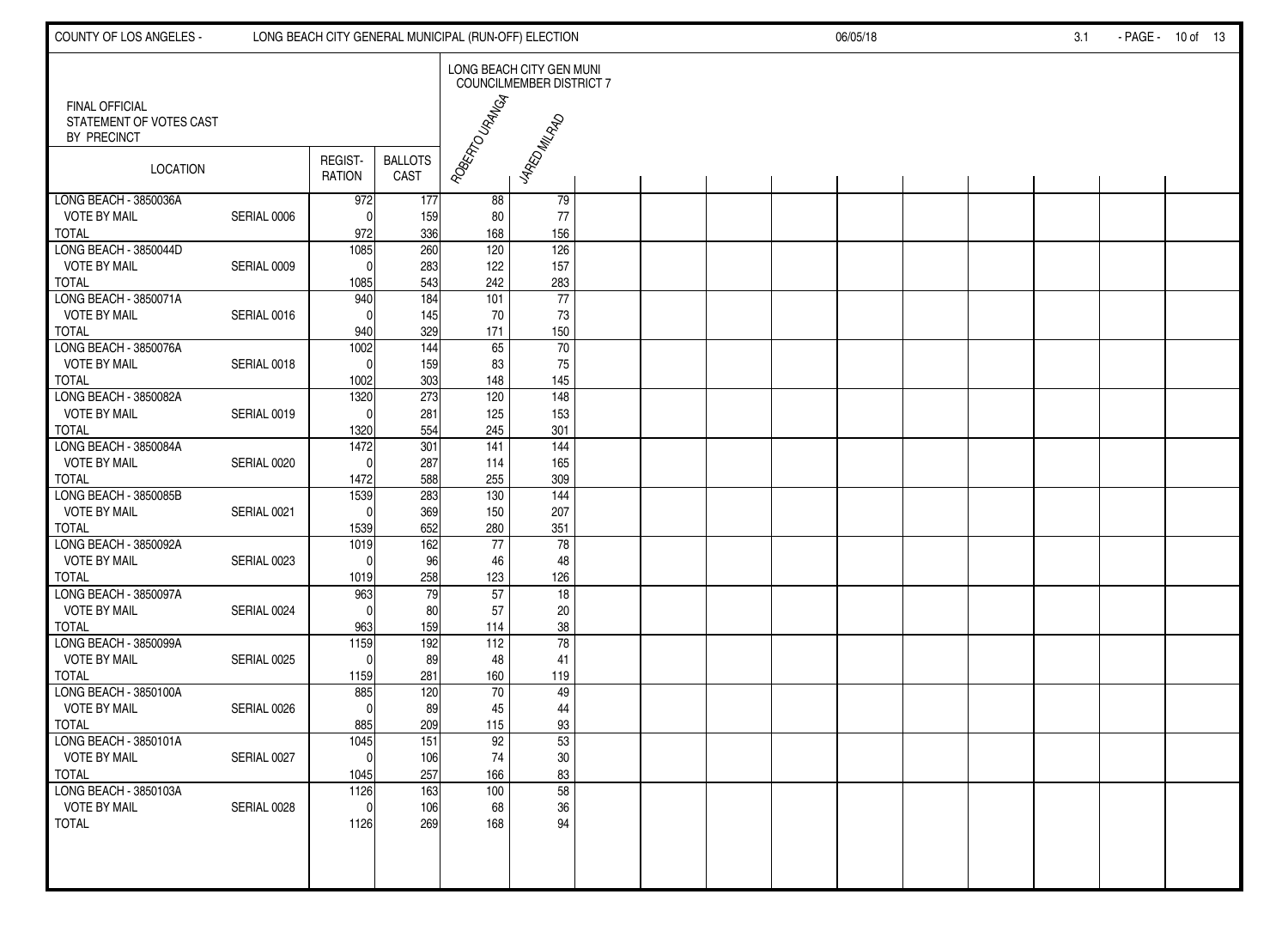| COUNTY OF LOS ANGELES -                                         |             | LONG BEACH CITY GENERAL MUNICIPAL (RUN-OFF) ELECTION |                        |                 | 06/05/18                                             |  |  |  |  | 3.2 | - PAGE - 11 of 13 |  |  |  |  |
|-----------------------------------------------------------------|-------------|------------------------------------------------------|------------------------|-----------------|------------------------------------------------------|--|--|--|--|-----|-------------------|--|--|--|--|
|                                                                 |             |                                                      |                        |                 | LONG BEACH CITY GEN MUNI<br>COUNCILMEMBER DISTRICT 7 |  |  |  |  |     |                   |  |  |  |  |
| <b>FINAL OFFICIAL</b><br>STATEMENT OF VOTES CAST<br>BY PRECINCT |             |                                                      |                        | Rogenzo Unguesi | - 4RED MILRAD                                        |  |  |  |  |     |                   |  |  |  |  |
| <b>LOCATION</b>                                                 |             | REGIST-<br><b>RATION</b>                             | <b>BALLOTS</b><br>CAST |                 |                                                      |  |  |  |  |     |                   |  |  |  |  |
| LONG BEACH - 3850120A<br><b>VOTE BY MAIL</b>                    | SERIAL 0029 | 1025<br>C                                            | 173<br>156             | 90<br>98        | $\overline{77}$<br>57                                |  |  |  |  |     |                   |  |  |  |  |
| <b>TOTAL</b>                                                    |             | 1025                                                 | 329                    | 188             | 134                                                  |  |  |  |  |     |                   |  |  |  |  |
| LONG BEACH - 3850190A                                           |             | 855                                                  | 128                    | $\overline{76}$ | 45                                                   |  |  |  |  |     |                   |  |  |  |  |
| <b>VOTE BY MAIL</b><br><b>TOTAL</b>                             | SERIAL 0038 | 855                                                  | 62<br>190              | 36<br>112       | $26\,$<br>71                                         |  |  |  |  |     |                   |  |  |  |  |
| LONG BEACH - 3850323A                                           |             | 564                                                  | 59                     | 37              | $\overline{20}$                                      |  |  |  |  |     |                   |  |  |  |  |
| <b>VOTE BY MAIL</b>                                             | SERIAL 0049 |                                                      | 37                     | 18              | $18$                                                 |  |  |  |  |     |                   |  |  |  |  |
| <b>TOTAL</b>                                                    |             | 564                                                  | 96                     | 55              | $38\,$                                               |  |  |  |  |     |                   |  |  |  |  |
| LONG BEACH - 3850333A<br><b>VOTE BY MAIL</b>                    |             | 1601<br>$\Omega$                                     | 177                    | 101             | $\overline{76}$                                      |  |  |  |  |     |                   |  |  |  |  |
| <b>TOTAL</b>                                                    | SERIAL 0051 | 1601                                                 | 150<br>327             | 94<br>195       | 51<br>127                                            |  |  |  |  |     |                   |  |  |  |  |
| LONG BEACH - 3850384A                                           |             | 972                                                  | 103                    | 58              | $\overline{43}$                                      |  |  |  |  |     |                   |  |  |  |  |
| <b>VOTE BY MAIL</b>                                             | SERIAL 0069 | $\sqrt{ }$                                           | 125                    | 69              | 54                                                   |  |  |  |  |     |                   |  |  |  |  |
| <b>TOTAL</b>                                                    |             | 972                                                  | 228                    | 127             | $97\,$                                               |  |  |  |  |     |                   |  |  |  |  |
| LONG BEACH - 3850400A<br><b>VOTE BY MAIL</b>                    | SERIAL 0070 | 1051<br>$\sqrt{ }$                                   | 121<br>101             | 59<br>60        | 61<br>41                                             |  |  |  |  |     |                   |  |  |  |  |
| <b>TOTAL</b>                                                    |             | 1051                                                 | 222                    | 119             | 102                                                  |  |  |  |  |     |                   |  |  |  |  |
| LONG BEACH - 3850517A                                           |             | 849                                                  | 134                    | 80              | $\overline{54}$                                      |  |  |  |  |     |                   |  |  |  |  |
| <b>VOTE BY MAIL</b>                                             | SERIAL 0072 | $\sqrt{ }$                                           | 109                    | 68              | 41                                                   |  |  |  |  |     |                   |  |  |  |  |
| <b>TOTAL</b><br>LONG BEACH - 3850530A                           |             | 849<br>855                                           | 243<br>91              | 148<br>45       | 95<br>$\overline{39}$                                |  |  |  |  |     |                   |  |  |  |  |
| <b>VOTE BY MAIL</b>                                             | SERIAL 0073 | $\mathsf{C}$                                         | 139                    | 59              | 75                                                   |  |  |  |  |     |                   |  |  |  |  |
| <b>TOTAL</b>                                                    |             | 855                                                  | 230                    | 104             | 114                                                  |  |  |  |  |     |                   |  |  |  |  |
| LONG BEACH - 3850558B                                           |             | 1132                                                 | 172                    | 89              | 76                                                   |  |  |  |  |     |                   |  |  |  |  |
| <b>VOTE BY MAIL</b>                                             | SERIAL 0076 | $\mathsf{C}$                                         | 154                    | 69              | 81                                                   |  |  |  |  |     |                   |  |  |  |  |
| <b>TOTAL</b><br>LONG BEACH - 3850559B                           |             | 1132<br>1262                                         | 326<br>247             | 158<br>128      | 157<br>$\overline{113}$                              |  |  |  |  |     |                   |  |  |  |  |
| <b>VOTE BY MAIL</b>                                             | SERIAL 0077 | $\Omega$                                             | 193                    | 100             | 89                                                   |  |  |  |  |     |                   |  |  |  |  |
| <b>TOTAL</b>                                                    |             | 1262                                                 | 440                    | 228             | 202                                                  |  |  |  |  |     |                   |  |  |  |  |
| LONG BEACH - 3850563A                                           |             | 962                                                  | 207                    | 105             | 87                                                   |  |  |  |  |     |                   |  |  |  |  |
| <b>VOTE BY MAIL</b><br><b>TOTAL</b>                             | SERIAL 0078 | $\mathsf{C}$<br>962                                  | 165<br>372             | 67<br>172       | 92<br>179                                            |  |  |  |  |     |                   |  |  |  |  |
| LONG BEACH - 3850564B                                           |             | 1073                                                 | 179                    | 107             | 56                                                   |  |  |  |  |     |                   |  |  |  |  |
| <b>VOTE BY MAIL</b>                                             | SERIAL 0079 | υ                                                    | 157                    | 86              | 63                                                   |  |  |  |  |     |                   |  |  |  |  |
| <b>TOTAL</b>                                                    |             | 1073                                                 | 336                    | 193             | 119                                                  |  |  |  |  |     |                   |  |  |  |  |
| LONG BEACH - 3850568A<br>VOTE BY MAIL                           |             | 999<br>$\Omega$                                      | 178<br>148             | 94<br>76        | 80<br>$70\,$                                         |  |  |  |  |     |                   |  |  |  |  |
| <b>TOTAL</b>                                                    | SERIAL 0080 | 999                                                  | 326                    | 170             | 150                                                  |  |  |  |  |     |                   |  |  |  |  |
|                                                                 |             |                                                      |                        |                 |                                                      |  |  |  |  |     |                   |  |  |  |  |
|                                                                 |             |                                                      |                        |                 |                                                      |  |  |  |  |     |                   |  |  |  |  |
|                                                                 |             |                                                      |                        |                 |                                                      |  |  |  |  |     |                   |  |  |  |  |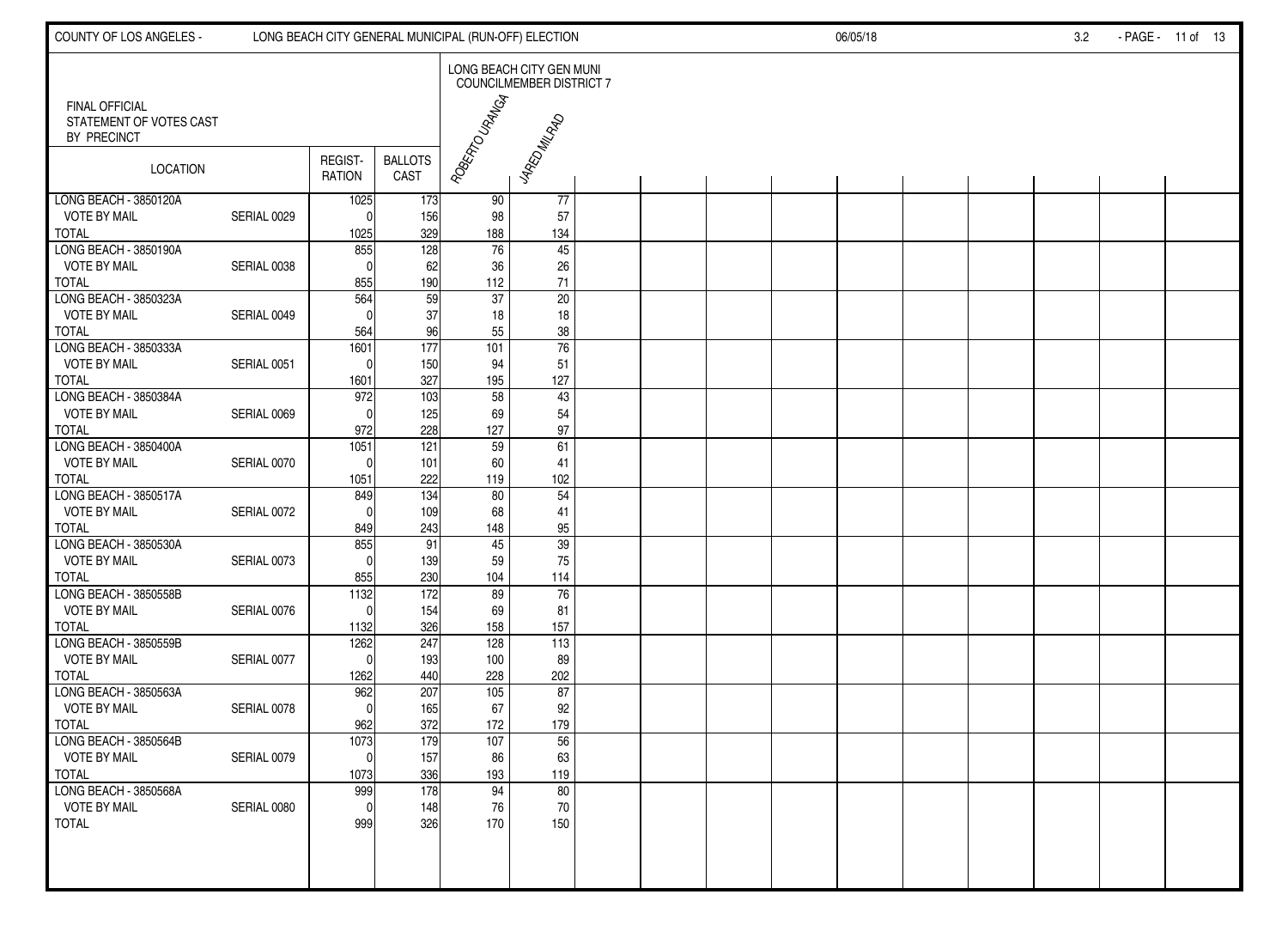| COUNTY OF LOS ANGELES -                                      |             |                          |                        | LONG BEACH CITY GENERAL MUNICIPAL (RUN-OFF) ELECTION |                                                      |  |  | 06/05/18 |  | 3.3 | - PAGE - 12 of 13 |  |
|--------------------------------------------------------------|-------------|--------------------------|------------------------|------------------------------------------------------|------------------------------------------------------|--|--|----------|--|-----|-------------------|--|
| <b>FINAL OFFICIAL</b>                                        |             |                          |                        |                                                      | LONG BEACH CITY GEN MUNI<br>COUNCILMEMBER DISTRICT 7 |  |  |          |  |     |                   |  |
| STATEMENT OF VOTES CAST<br>BY PRECINCT                       |             |                          |                        |                                                      |                                                      |  |  |          |  |     |                   |  |
| <b>LOCATION</b>                                              |             | REGIST-<br><b>RATION</b> | <b>BALLOTS</b><br>CAST | ROBERTO URANGA                                       | <b>JARD MILAD</b>                                    |  |  |          |  |     |                   |  |
| LONG BEACH - 3850572A<br><b>VOTE BY MAIL</b><br><b>TOTAL</b> | SERIAL 0081 | 1288<br>$\Omega$<br>1288 | 154<br>156<br>310      | 70<br>77<br>147                                      | 81<br>75<br>156                                      |  |  |          |  |     |                   |  |
| LONG BEACH - 3850671A<br><b>VOTE BY MAIL</b><br><b>TOTAL</b> | SERIAL 0095 | 1216<br>$\Omega$<br>1216 | 139<br>119<br>258      | 80<br>61<br>141                                      | 55<br>57<br>112                                      |  |  |          |  |     |                   |  |
| LONG BEACH - 3850701A<br><b>VOTE BY MAIL</b><br><b>TOTAL</b> | SERIAL 0096 | 900<br>$\Omega$<br>900   | 89<br>99<br>188        | 55<br>66<br>121                                      | 33<br>32<br>65                                       |  |  |          |  |     |                   |  |
|                                                              |             |                          |                        |                                                      |                                                      |  |  |          |  |     |                   |  |
|                                                              |             |                          |                        |                                                      |                                                      |  |  |          |  |     |                   |  |
|                                                              |             |                          |                        |                                                      |                                                      |  |  |          |  |     |                   |  |
|                                                              |             |                          |                        |                                                      |                                                      |  |  |          |  |     |                   |  |
|                                                              |             |                          |                        |                                                      |                                                      |  |  |          |  |     |                   |  |
|                                                              |             |                          |                        |                                                      |                                                      |  |  |          |  |     |                   |  |
|                                                              |             |                          |                        |                                                      |                                                      |  |  |          |  |     |                   |  |
|                                                              |             |                          |                        |                                                      |                                                      |  |  |          |  |     |                   |  |
|                                                              |             |                          |                        |                                                      |                                                      |  |  |          |  |     |                   |  |
|                                                              |             |                          |                        |                                                      |                                                      |  |  |          |  |     |                   |  |
|                                                              |             |                          |                        |                                                      |                                                      |  |  |          |  |     |                   |  |
|                                                              |             |                          |                        |                                                      |                                                      |  |  |          |  |     |                   |  |